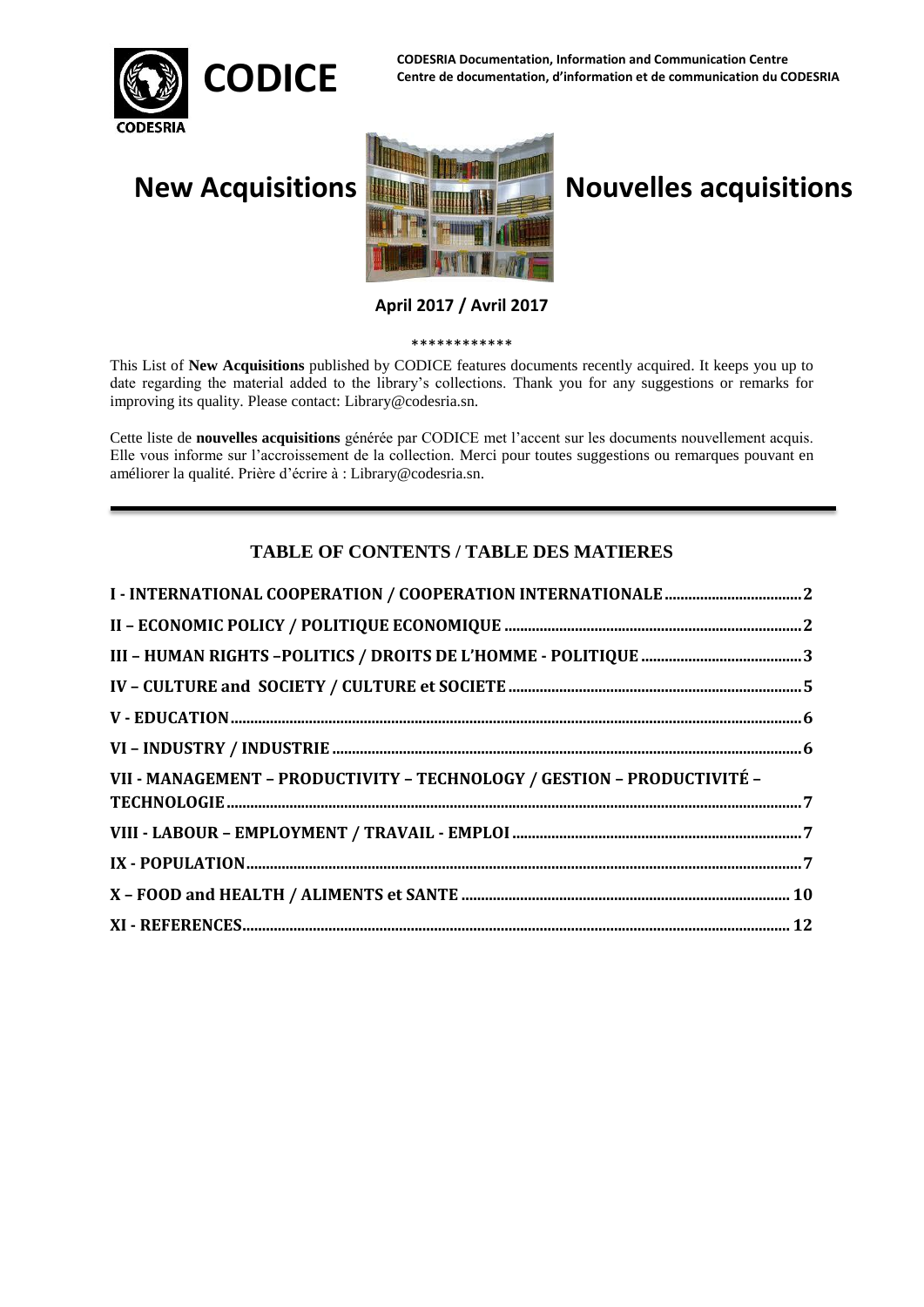## <span id="page-1-0"></span>**I - INTERNATIONAL COOPERATION / COOPERATION INTERNATIONALE**

## **1. NIANG, Ibrahima**

Les relations entre le Sénégal et la Chine: contexte, enjeux et prospective Dakar: Université Cheikh Anta Diop de Dakar, 2016. - xii-444p., 30 cm *Thèse, Doctorat unique en Sciences humaines, Spécialité: Sociologie des relations internationales, économique et géopolitique, Faculté des lettres et sciences humaines, Université Cheikh Anta Diop de Dakar*

**Subject(s)**: *Relations internationales -- Relations économiques -- Mondialisation -- Aide au développement -- Diplomatie -- Accords commerciaux -- Investissements directs -- Investissements étrangers -- Géopolitique -- Géostratégie -- Afrique -- Sénégal -- Chine*

## **2. OMEJE, Kenneth C., Ed.**

War to Peace Transition : Conflict Intervention and Peacebuilding in Liberia Lanham, Maryland : University Press of America, Inc.,2009. - viii-239 p., 23 cm ISBN: 0761844791

<span id="page-1-1"></span>**Subject(s)**: *Peace Keeping -- Conflict Resolution -- Civil War -- Political History -- Political Stability -- Religious Intervention - - National Security -- Liberia*

## *II – ECONOMIC POLICY / POLITIQUE ECONOMIQUE*

## **3. ATCHADE, Félix**

Radioscopie d'un système de santé africain: Le Sénégal Paris: L'Harmattan, 2013. - 242 p., 22 cm ISBN : 978-2-343-00269-9

**Subject(s)** : *Politique de santé -- Economie de la santé -- Mortalité infantile -- Mortalité maternelle -- Espérance de vie -- Paludisme -- SIDA -- Tuberculose -- Maladies infectieuses -- Système de santé -- Equité en santé -- Financement de la santé-- Sénégal*

## **4. CLOUGH, Jonathan**

Principles of Cybercrime Cambridge; New York : Cambridge University Press, 2010. - liii-449 p., 24 cm. ISBN: 9780521899253

**Subject(s)**: *Computer Crime--Sexual Abuse--Child Abuse--Courts --Internet-- Developed Countries -- Cybercrime--International Crime--Security Measures- -Cyberterrorism--Child Pornography*

## **5. FARGEON, Valérie**

Introduction à l'économie de la santé Grenoble: Presses universitaires de Grenoble, 2014. - 128 p., 21 cm ISBN : 978-2-7061-2135-7

**Subject(s)** : *Economie de la santé -- Politique sanitaire -- Dépenses de santé -- Bien-être social -- Système de santé -- Pays développés*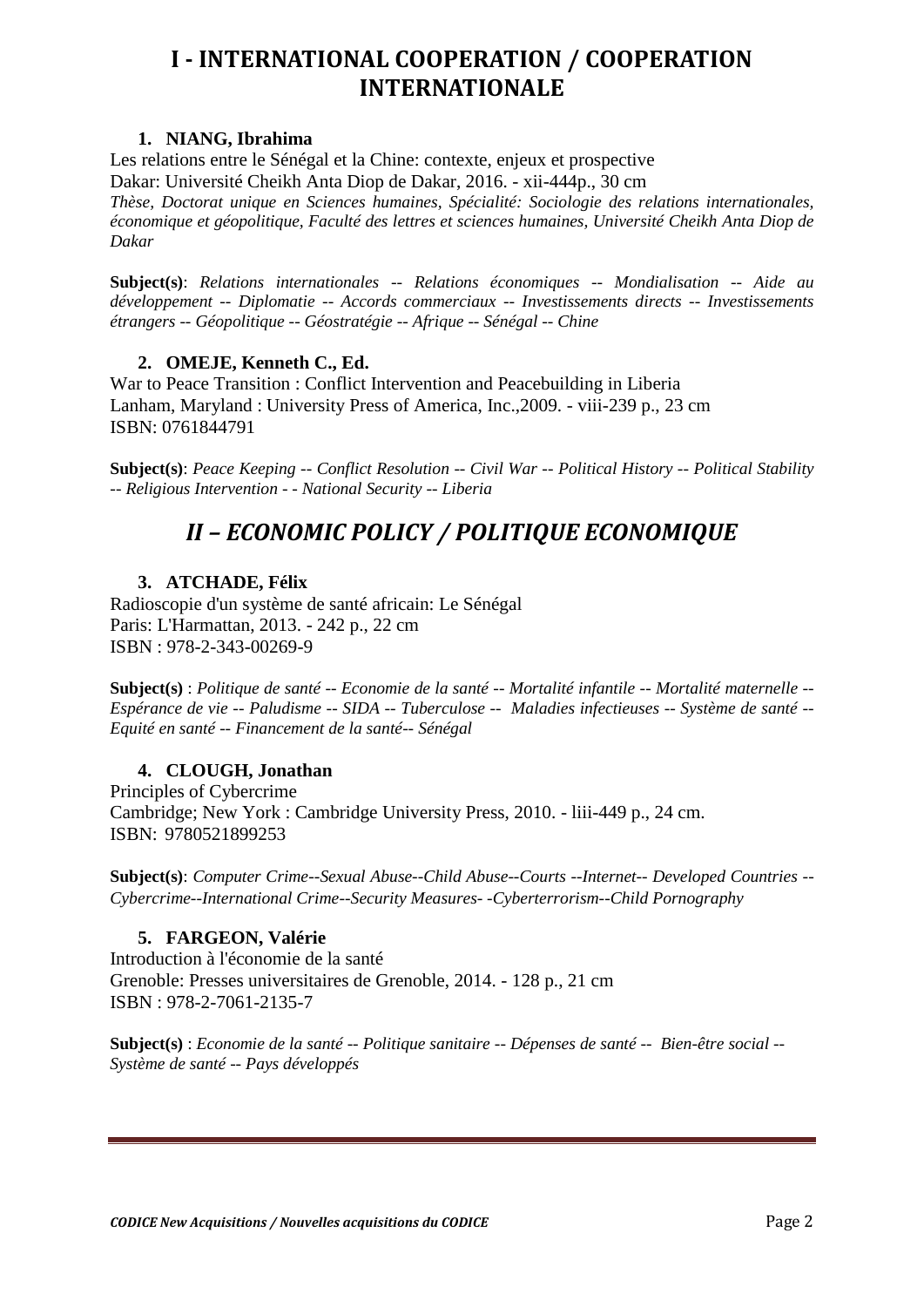## **6. MOSS, Peter; PENCE, Alan R., Eds.**

Valuing Quality in Early Childhood Services: New Approaches to Defining Quality New York: Teachers College Press, 1994. - viii-183 p., 24 cm ISBN: 0807734314

**Subject(s)**: *Child Care Services -- Early Childhood -- Education -- Quality Control -- Evaluation*

### **7. RIDDE, Valéry Ridde; JACOB, Jean-Pierre**

Les indigents et les politiques de santé en Afrique: expériences et enjeux conceptuels Louvain-La-Neuve: Academia-L'Harmattan, 2016. - 478 p., 19 cm ISBN: 978-2-8061-0116-7

**Subject(s)** : *Politique sanitaire -- Défavorisés -- Pauvreté -- Accès aux soins de santé -- Prise en charge des patients -- Indigents -- Afrique au Sud du Sahara --Bénin --Burkina Faso --Côte d'Ivoire -- Ghana --Madagascar --Mali --Sénégal* 

## **8. ROBE, Donatien**

Financement de la santé en Afrique Paris: Les éditions du Panthéon, 2012. - 70 p., 20 cm ISBN : 978-2-7547-1269-9

**Subject(s)** : *Assurance maladies -- Politique financière – Financement de la santé -- Afrique au Sud du Sahara*

## <span id="page-2-0"></span>**III – HUMAN RIGHTS –POLITICS / DROITS DE L'HOMME - POLITIQUE**

## **9. DENOV, Myriam S.; MACLURE, Richard Alexander; CAMPBELL, Kathryn M.; SENEVIRATNE, Dharshini**

Children's Rights and International Development: Lessons and Challenges from the Field New York: Palgrave Macmillan, 2011. – vi-308 p., 22 cm ISBN: 9780230606821

**Subject(s)**: *Children's Rights -- Child Welfare -- Child Labour -- Child Abuse -- War -- Violence -- Education -- Aids -- International Development -- Case Studies*

### **10. DIARISSO, Boubacar**

Analyse de la gouvernance institutionnelle et des mutations dans l'administration publique sénégalaise

Dakar: Université Cheikh Anta Diop, 2016. - xi-601 p., 30 cm

*Thèse de Doctorat en science politique, Ecole doctorale des sciences juridiques, politiques, économiques et de gestion, Faculté des sciences juridiques et politiques, Université Cheikh Anta Diop de Dakar*

**Subject(s)**: *Administration publique -- Gouvernance -- Réforme administrative -- Sénégal -- Gouvernance administrative -- Néo-institutionnalisme -- Confréries religieuses -- Dialogue social -- Politiques publiques*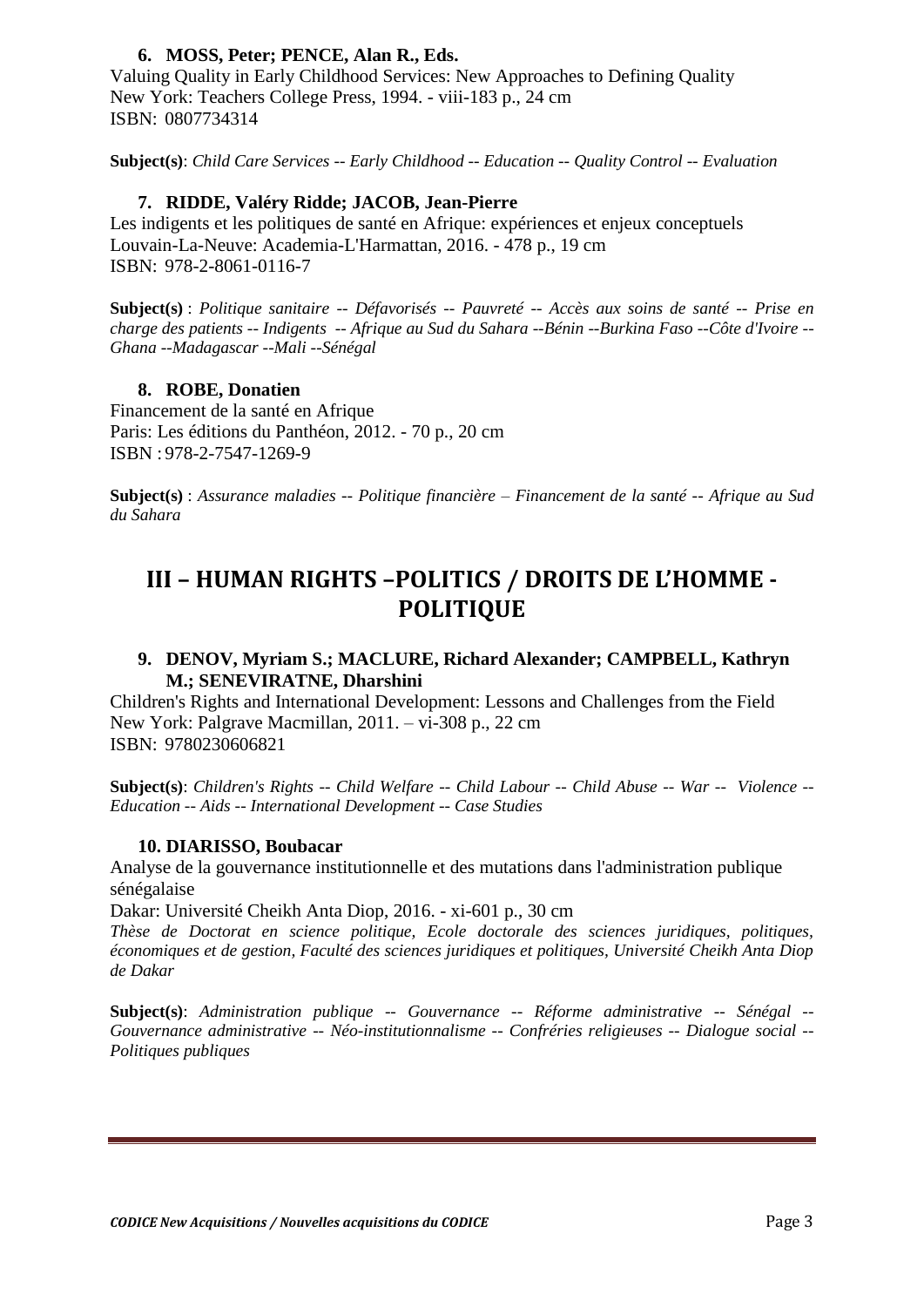## **11. HANSON, Karl; NIEUWENHUYS, Olga**

Reconceptualizing Children's Rights in International Development : Living Rights, Social Justice, Translations Cambridge; New York : Cambridge University Press, 2013. – xiii-302 p., 24 cm. ISBN: 9781107031517

**Subject(s)**: *Children's Rights -- Legal Status -- Living Conditions -- Street Children -- Orphans -- Social Justice -- Child Labour -- Social Movements*

### **12. NNAEMEKA, Obioma ; EZEILO, J.**

Engendering Human Rights: Cultural and Socio-Economic Realities in Africa New York: Palgrave Macmillan, 2005. - xii-314 p., 22 cm. ISBN: 1403967075

**Subject(s)** : *Women's Rights -- Racial Discrimination -- Civil Rights -- Social Conditions -- Education of Women -- Gender Studies -- Violence Against Women -- Reproductive Rights -- Health Rights -- Girls -- Africa South of Sahara --Kenya --Nigeria --South Africa --Tanzania –Zimbabwe*

## **13. PERCY-SMITH, Barry; THOMAS, Nigel, Eds.**

A Handbook of Children and Young People's Participation London ; New York : Routledge, 2010. - xxii-378 p., 25 cm. ISBN: 9780415468510

**Subject(s)**: *Children's Rights -- Youth -- War -- Governance -- Disabled Children -- Manuals - - Children's Participation -- Citizenship*

## **14. SSENYONJO, Manisuli, Ed.**

The African Regional Human Rights System: 30 Years after the African Charter on Human and Peoples' Rights Leiden; Boston: Martinus Nijhoff publishers, 2012. – xliv-583 p., 25 cm. ISBN: 9789004218147

**Subject(s)**: *African Charter on Human and People's Rights -- Human Rights -- Civil Rights -- Women's Rights -- Children's Rights -- Refugees -- Indigenous Population -- Aged -- Disabled Persons -- Political Rights - - Economic Rights -- Social Rights -- Cultural Rights --Africa*

**15. SUMMERS, Sarah J.; SCHWARZENEGGER, Gian Ege; YOUNG, Finlay** The Emergence of EU Criminal Law: Cybercrime and the Regulation of the Information Society. Responsibility Oxford: Hart Publishing, 2014. – xvii-335 p., 24 cm. ISBN: 978-1-84113-727-8

**Subject(s)**: *Criminal Law -- Information Technology -- Information Society -- Intellectual Property -- Conventions -- Internet -- Legislation -- Copyright -- Comparative Analysis -- ICT -- Cybercrime -- Safeguarding Privacy --EU - Europe*

### **16. TAKOMBE, Odinga**

E-Justice in South Africa: Legal Challenges Surrounding Electronic Evidence and Procedure Pretoria: University of South Africa, 2016. - xxiii-377 p., 30 cm *Thesis, Doctor of Laws, University of South Africa*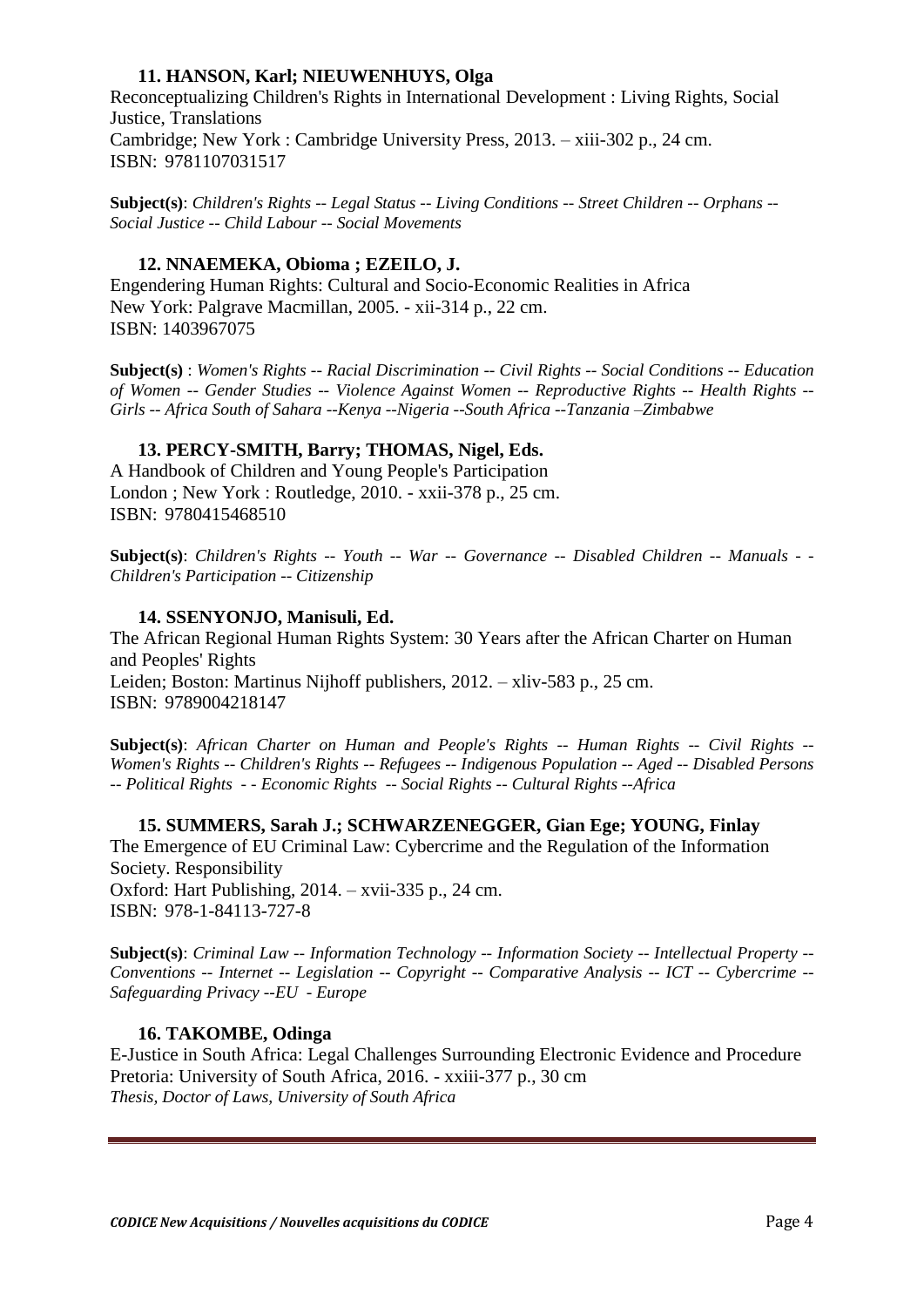**Subject(s)**: *Administration of Justice -- Judicial System -- Information Technology -- Communication Engineering -- Electronic Data Processing – E-Justice -- Electronic Evidence -- Electronic Discovery -- ICT -- Electronic Signature -- Electronic Service -- South Africa*

## **17. THUKRAL, Enakshi Ganguly, Ed.**

Every Right for every Child: Governance and Accountability New Delhi: Routledge, 2011. – xxvi-284 p., 23 cm ISBN: 9780415678377

**Subject(s)**: *Children's Rights -- Children -- Governance – Good Governance*

### **18. TUNAMSIFU, Shirambere Philippe**

A Comparative Study of Transitional Justice in the Republic of South Africa and the Democratic Republic of the Congo Pretoria: University of South Africa, June 2016. - xviii-364 p., 30 cm *Thesis, Doctor of Laws, University of South Africa*

<span id="page-4-0"></span>**Subject(s)**: *Administration of Justice--Law--Conciliation--Victims--Judicial System--Comparative Analysis--Transitional Justice--Judicial Prosecution--Truth and Reconciliation Commission--South Africa--Congo DR*

## **IV – CULTURE and SOCIETY / CULTURE et SOCIETE**

**19. ARMSTRONG, David; BELLO, Valeria; GILSON, Julie; SPINI, Debora, Eds.** Civil Society and International Governance: The Role of non- State Actors in Global and Regional Regulatory Frameworks London; New York: Routledge, 2011. – xii-204 p., 25 cm. ISBN: 978-0-415-59063-1

**Subject(s)** : *Civil Society--Governance--Globalization--Non Governmental Organizations--Labour Movements--Communities--Society--Case Studies--Social Identity -- Socialization -- Europeanization - - Islamic Countries -- Asia --Southern Africa-- EU* 

### **20. IDRISSA, Kimba, Dir.**

Niger: les intellectuels, l'Etat et la société Dakar: CODESRIA, 2016. - 337 p., 24 cm (Série de livres du CODESRIA) ISBN : 978-2-86978-708-7

**Subject(s)** : *Intellectuels -- Etat -- Société -- Pouvoir politique -- Histoire politique -- Histoire sociale -- Analyse historique --Niger*

## **21. TCHOMBE, Therese M.S.; NSAMENANG, A. Bame; KELLER, Heidi; FÜLÖP, Marta, Eds.**

Cross-Cultural Psychology: an Africentric Perspective Limbe: Design House, 2013. - xxv-394 p., 24 cm. ISBN: 9789956260690

**Subject(s)**: *Psychology--Cross-Cultural Analysis--Culture--Human Development--Research Methods --Child Development--Child Welfare--Africa*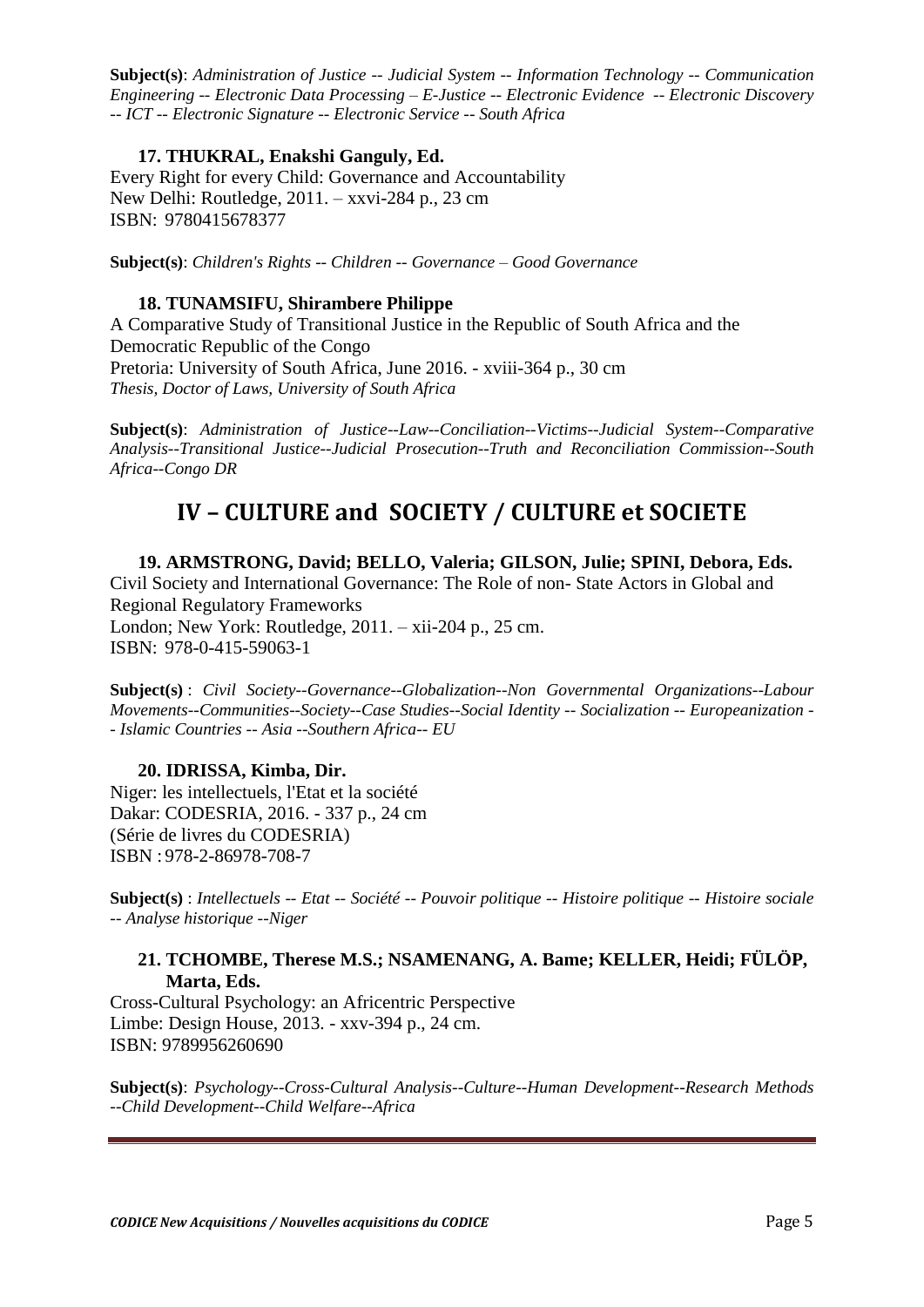## **V - EDUCATION**

<span id="page-5-0"></span>**22. ABDI, Ali A., PUPLAMPU, Korbla P.; DEI, George Jerry Sefa, Eds.** 

African Education and Globalization: Critical Perspectives Lanham: Lexington Books, 2006. - ix-214 p., 24 cm. ISBN: 9780739110416

**Subject(s)**: *Education--Globalization--Sociology of Education--Economic Aspects--Higher Education -- Indigenous Knowledge--Information Technology--Africa*

## **23. BARBARIN, Oscar A.; RICHTER, Linda M.**

Mandela's Children: Growing up in Post-Apartheid South Africa New York; London: Routledge, 2001. - 318 p., 24 cm. ISBN: 0415924685; ISBN: 0415924693

**Subject(s)**: *Child development--Child Welfare--Apartheid--Poverty--Violence -- Family Policy--Post Apartheid--South Africa*

### **24. NGWE, Luc; POKAM, Hilaire de Prince, Dir.**

L'enseignement supérieur au Cameroun depuis la réforme de 1993: dynamiques et perspectives, Dakar: CODESRIA, 2016. - 287 p., 24 cm (Série de livres du CODESRIA) ISBN : 978-2-86978-707-0

**Subject(s)**: *Enseignement supérieur--Réforme de l'enseignement--Financement--Diplômes-- Coopération Internationale—Privatisation--Cameroun* 

## **25. VYGOTSKY, Lev; HANFMANN, Eugenia; VAKAR, Gertruda; KOZULIN, Alex., Eds.**

Thought and Language Cambridge; London: MIT Press, 2012. – lxxvii-307 p., 21 cm. ISBN: 9780262517713

<span id="page-5-1"></span>**Subject(s)**: *Child Development -- Linguistics -- Psychology -- Child Rearing -- Language Teaching -- Psycholinguistics -- Language Acquisition -- Child Psychology -- Child Thought*

## **VI – INDUSTRY / INDUSTRIE**

**26. AGOSTINELLI, Serge; AUGEY, Dominique; LAURIE, Frédéric, Coord.** Entre communautés et mobilité: une approche interdisciplinaire des médias Paris : Presses des Mines, 2011. - 202 p., 24 cm ISBN: 978-2-911256-43-1

**Subject(s)**: *Moyens de communication -- Sciences de l'information -- Internet -- Collectivités -- Mode de communication -- Communication communautaire -- Communication mobile -- Sciences de l'information et de la communication -- Télévision TNT*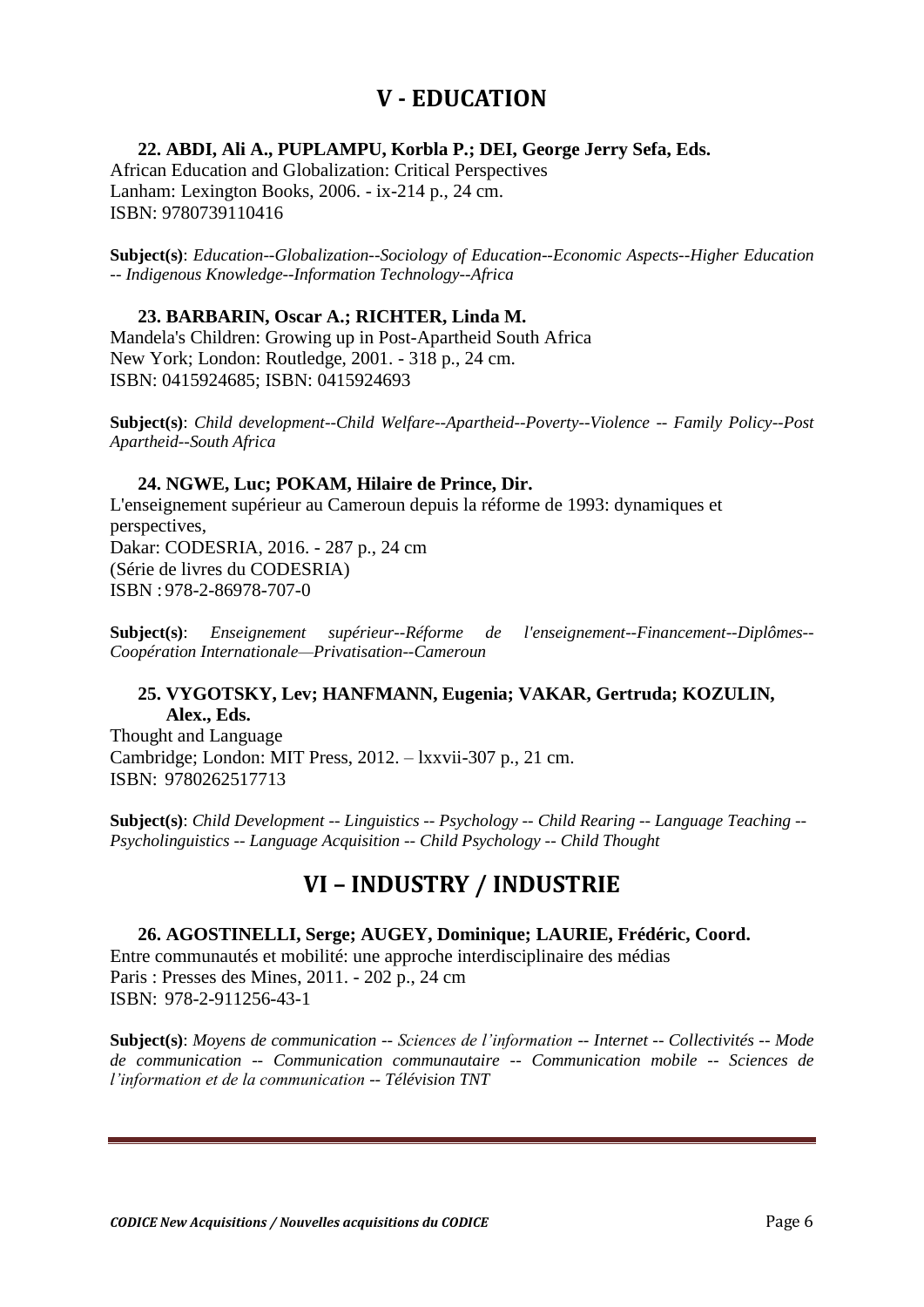## <span id="page-6-1"></span><span id="page-6-0"></span>**VII - MANAGEMENT – PRODUCTIVITY – TECHNOLOGY GESTION – PRODUCTIVITÉ – TECHNOLOGIE**

## **27. GOUREVITCH, Peter Alexis; SHINN, James J.**

Political Power and Corporate Control : The New Global Politics of Corporate Governance Princeton: Princeton University Press, 2005. – xvii-344 p., 24 cm. ISBN: 978-0-691-13381-2

<span id="page-6-2"></span>**Subject(s)** : *Corporations--Governance--Economic Theory--Interest Groups--Employees--Employers --Managers--Political Power--Shareholders--Case Studies--Africa--Asia--Europe--Latin America*

## **VIII - LABOUR – EMPLOYMENT / TRAVAIL - EMPLOI**

## **28. MOKOMANE, Zitha, Ed.**

Work-Family Interface in Sub-Saharan Africa : Challenges and Responses New York: Springer, 2014. - 216 p., 24 cm (International Perspectives on Social Policy, Administration, and Practice) ISBN: 9783319012360

**Subject(s)**: *Women Workers--Family Welfare--Conflicts--Economic Implications--Social Implications -- Work-Family Conflict--Working Mother--Family Responsibilities--Well-Being--Africa South of Sahara--Botswana--Ghana--Kenya--Nigeria--South Africa--Zambia*

## **29. PATTERSON, Donna A.**

Pharmacy in Senegal: Gender, Healing, and Entrepreneurship Bloomington, Indiana University Press, 2015. – xi - 166 p., 23 cm ISBN: 978-0-253-01470-2

<span id="page-6-3"></span>**Subject(s)**: *Pharmacists--Medicine—Medical Personnel--Women--Gender Analysis-- Entrepreneurship--Pharmacy--Medicine Traffic--Historical Analysis--Senegal* 

## **IX - POPULATION**

## **30. COOK, Ian Gillespie; HALSALL, Jamie P.; WANKHADE, Paresh**

Sociability, Social Capital, and Community Development: A Public Health Perspective New York: Springer, 2016. - 140 pages, 24 cm (International Perspectives on Social Policy Administration, and Practice) ISBN: 978-3-319-11483-5

**Subject(s)**: *Community Development -- Public Health -- Population Ageing -- Governance -- Institutional Framework -- Case Studies -- Sociability -- Social Capital --- Global Society*

**31. DAHLBERG, Gunilla; MOSS, Peter; PENCE, Alan R.**  Beyond Quality in Early Childhood Education and Care: Languages of Evaluation Milton Park: Routledge, 2013. – xxxii-214 p., 24 cm. (Routledge Education Classic Edition Series) ISBN: 9780415819046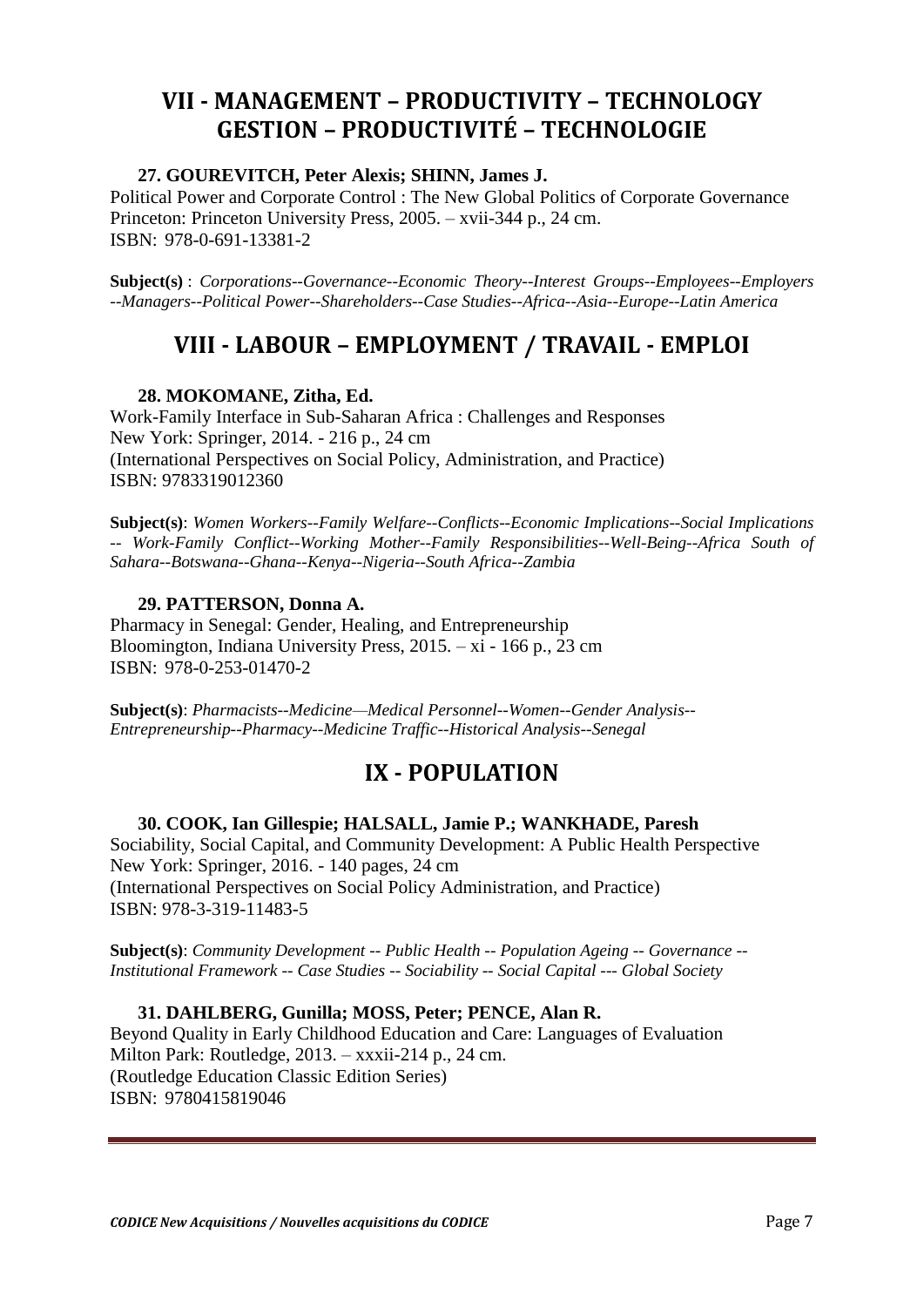**Subject(s)**: *Early Childhood -- Education -- Child Care Services -- Educational Sciences -- Philosophy of Education -- Ethics -- Critical Pedagogy -- Postmodernism* 

### **32. DOEK, J. E.; SHIVA KUMAR, A.K.; TSEGAYE, Shimelis; MUGAWE, David**

Child Poverty: African and International Perspectives Antwerp: Intersentia, 2009. – xx-310 p., 24 cm ISBN: 9789050959292

**Subject(s)**: *Children -- Poverty -- Child Welfare -- Children's Rights -- Social Conditions -- Economic Policy -- Aids -- Malnutrition -- Social Security -- Africa*

#### **33. EINARSDOTTIR, Jónína.**

Tired of Weeping: Mother Love, Child Death, and Poverty in Guinea-Bissau Madison: University of Wisconsin Press, 2004. - xiii-236 p., 24 cm. (Women in Africa and the diaspora) ISBN: 0299201309

**Subject(s)**: *Child Mortality -- Mothers -- Psychology -- Kinship -- Poverty -- Maternal Love Guinea-Bissau*

#### **34. GEORGESON, Jan; PAYLER, Jane**

International Perspectives on Early Childhood Education and Care Berkshire: Open University Press, 2013. – xv-287 p., 24 cm ISBN: 9780335245918

**Subject(s):** *Early Childhood -- Children's Rights -- Child Rearing -- Child Care Services -- Early Childhood Education -- International Perspectives* 

#### **35. GOTTLIEB, Alma**

The Afterlife is where we come from: the Culture of Infancy in West Africa Chicago; London: University of Chicago Press, 2004. - xxv- 403 p., 24 cm. ISBN: 0226305015

**Subject(s)**: *Infants -- Social Conditions -- Psychology -- Kinship -- Child Welfare -- Child Development -- Child Rearing -- West Africa -- Côte d'Ivoire*

#### **36. KAUFFMAN, Linda S.**

Gender and Theory: Dialogues in Feminist Criticism Oxford: B. Blackwell, 1989. – x-258 p., 23 cm ISBN: 0631163565 **Subject(s)** : *Women -- Men -- Political Theory -- Traditional Culture -- Feminism -- Patriarcal System -- Gender Relations*

#### **37. KELEHER, Helen; MACDOUGALL, Colin, Eds.**

Understanding Health South Melbourne: Oxford University Press, 2016. – xviii-349 p., 25 cm ISBN: 978-0-19-559741-7

**Subject(s)**: *Public Health -- Health Policy -- Primary Health Care -- Preventive Medicine -- Social Welfare -- Behavior -- Ecology -- Social Marketing -- Measurement -- Global Health -- Social Medicine -- Health Promotion -- Australia*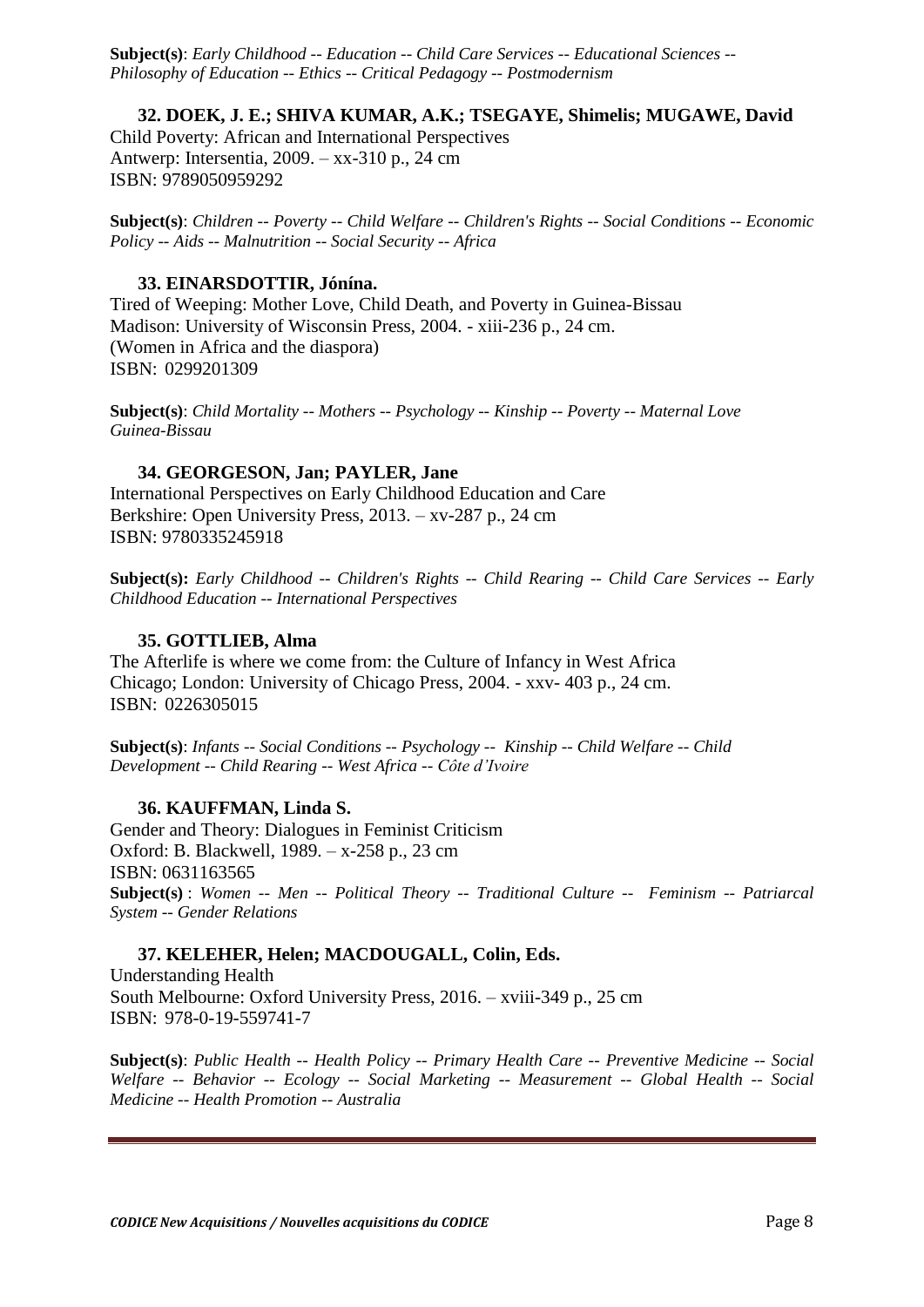### **38. NTAKIRUTIMANA, Niyiguha Vestine**

Faith based Organizations Empowering Vulnerable Children, South Africa: Young Girls who end up in Shelters Verlag: VDM Verlag Dr. Müller GmbH & Co. KG, 2011. - viii-115 p., 22 cm ISBN: 9783639321890

**Subject(s)**: *Girls -- Children -- Youth -- Vulnerable Groups -- Religious Institutions -- Sexual Abuse -- Prostitution -- Aids -- Poverty -- Vulnerable Children -- Young Girls -- Human Trafficking -- Rape -- South Africa*

**39. O'RIORDAN, Jacqui; HORGAN, Deirdre; MARTIN, Shirley, Eds.** Early Childhoods in the Global South : Local and International Contexts Frankfurt: Peter Lang AG, Internationaler Verlag der Wissenschaften, 2013. - 349 p., 23 cm ISBN: 9783034308793

**Subject(s)**: *Early childhood -- Social Conditions -- Child Development -- Child Labour -- Primary Education -- Languages -- Culture -- Child care Services -- Migration*

#### **40. PANTER-BRICK, Catherine**

Biosocial Perspectives on Children New York: Cambridge University Press, 1998. – xi-160 p., 24 cm. (Biosocial Society Symposium Series) ISBN: 0521572975

**Subject(s)**: *Children -- Social Conditions -- Health -- Cross-Cultural Analysis -- Child Development. - - Psychology -- Anthropology*

#### **41. PAPATHEODOROU, Theodora; MOYLES, Janet R.**

Cross-Cultural Perspectives on Early Childhood London: Sage Publications, 2012. – xvi-240 p., 25 cm ISBN: 9781446207543

**Subject(s)**: *Early Childhood -- Education -- Educational Sciences -- Learning -- Child Rearing -- Child Care Services -- Cross-Cultural Analysis*

**42. TAYLOR, Nicola J.; SMITH, Anne B., Eds.** Children as Citizens? : International Voices Dunedin: Otago University Press, 2009. - 221 p., 24 cm. ISBN: 9781877372629

**Subject(s)**: *Children -- Children's Rights -- citizenship -- Australia – Brazil -- New Zealand -- Norway --Palestine -- South Africa*

## **43. TWUM-DANSO, Afua; AME, Robert Kwame, Eds.**

Childhoods at the Intersection of the Local and the Global Houndmills: Palgrave Macmillan, 2012. – xi-207 p., 23 cm. (Studies in Childhood and Youth) ISBN: 9780230342323

**Subject(s)**: *Childhood -- Children -- Child Development -- Child Welfare -- Children's Rights -- Social Conditions*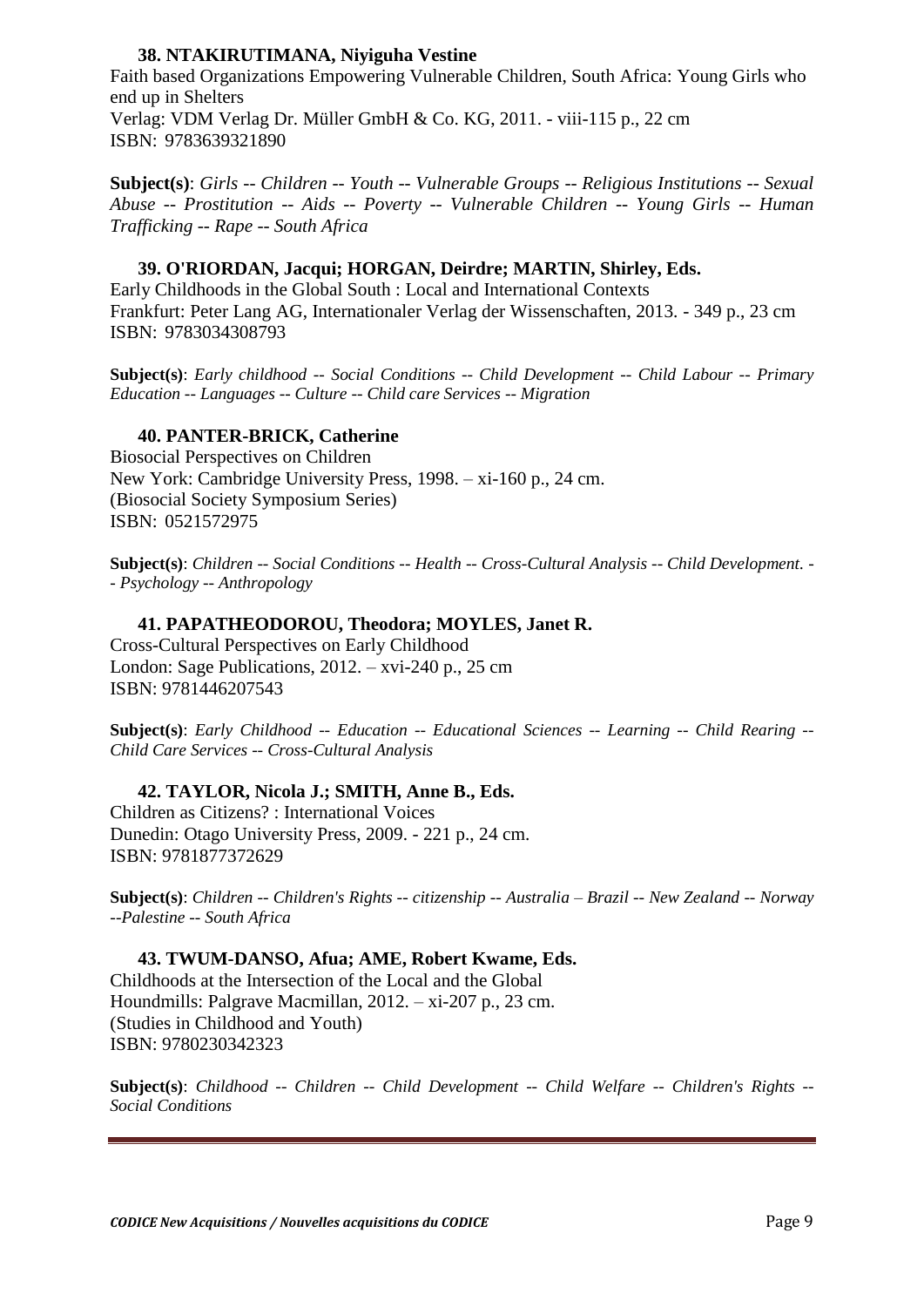## **X – FOOD and HEALTH / ALIMENTS et SANTE**

<span id="page-9-0"></span>**44. BARRY, Anne-Marie; YUILL, Chris** Understanding the Sociology of Health : An Introduction Los Angeles: SAGE, 2012. – xvi-359 p., 24 cm. ISBN: 9781446201879

**Subject(s)**: *Health -- Mental Health -- Ageing -- Sport -- Death -- Gender Analysis -- Sexuality -- Social Inequality -- Sociological Analysis -- Sociology of Health* 

### **45. CHOLEWKA, Patricia A. ; MOTLAGH, Mitra M.**

Health Capital and Sustainable Socioeconomic Development Boca Raton : CRC Press, 2008. – xxiii-469 p., 25 cm. (Public administration and public policy) ISBN: 9781420046908

**Subject(s)** : *Medical Economics -- Health --Social aspects -- Economic development --Health aspects -- Sustainable Development --Health Aspects -- Right to Health – Medical Policy -- World Health -- Delivery of Health Care -- Health Policy -- Human Rights – Socioeconomic Factors*

#### **46. COCKERHAM, William C.**

Social Causes of Health and Disease Cambridge: Polity Press, 2013. - vii-255 p., 23 cm. ISBN: 9780745661209

**Subject(s)**: *Health -- Diseases -- Social Conditions -- Life styles -- Social Classes -- Social Implications*

#### **47. FOSTER, Geoff; LEVINE, Carol; WILLIAMSON, John**

A Generation at Risk: the Global Impact of HIV/AIDS on Orphans and Vulnerable Children Cambridge: Cambridge University Press, 2006. – xx-312 p., 24 cm. ISBN: 9780521652643

**Subject(s)**: *Aids -- Children -- Orphans -- Children's Rights -- HIV -- Health*

#### **48. GRANNIS, Susanna W.**

Hope Amidst Despair: HIV/AIDS-Affected Children in Sub-Saharan Africa London: Pluto Press, 2011. – ix-187 p., 22 cm ISBN: 9780745331546

**Subject(s)**: *Aids -- HIV -- Children -- Girls -- Epidemiology -- Aids Prevention -- Africa South of the Sahara*

**49. KULCZYCKI, Andrzej**, Ed. Critical Issues in Reproductive Health New York: Springer, 2014. - 351 p., 24 cm. (The Springer Series on Demographic Methods and Population Analysis) ISBN: 978-94-007-6721-8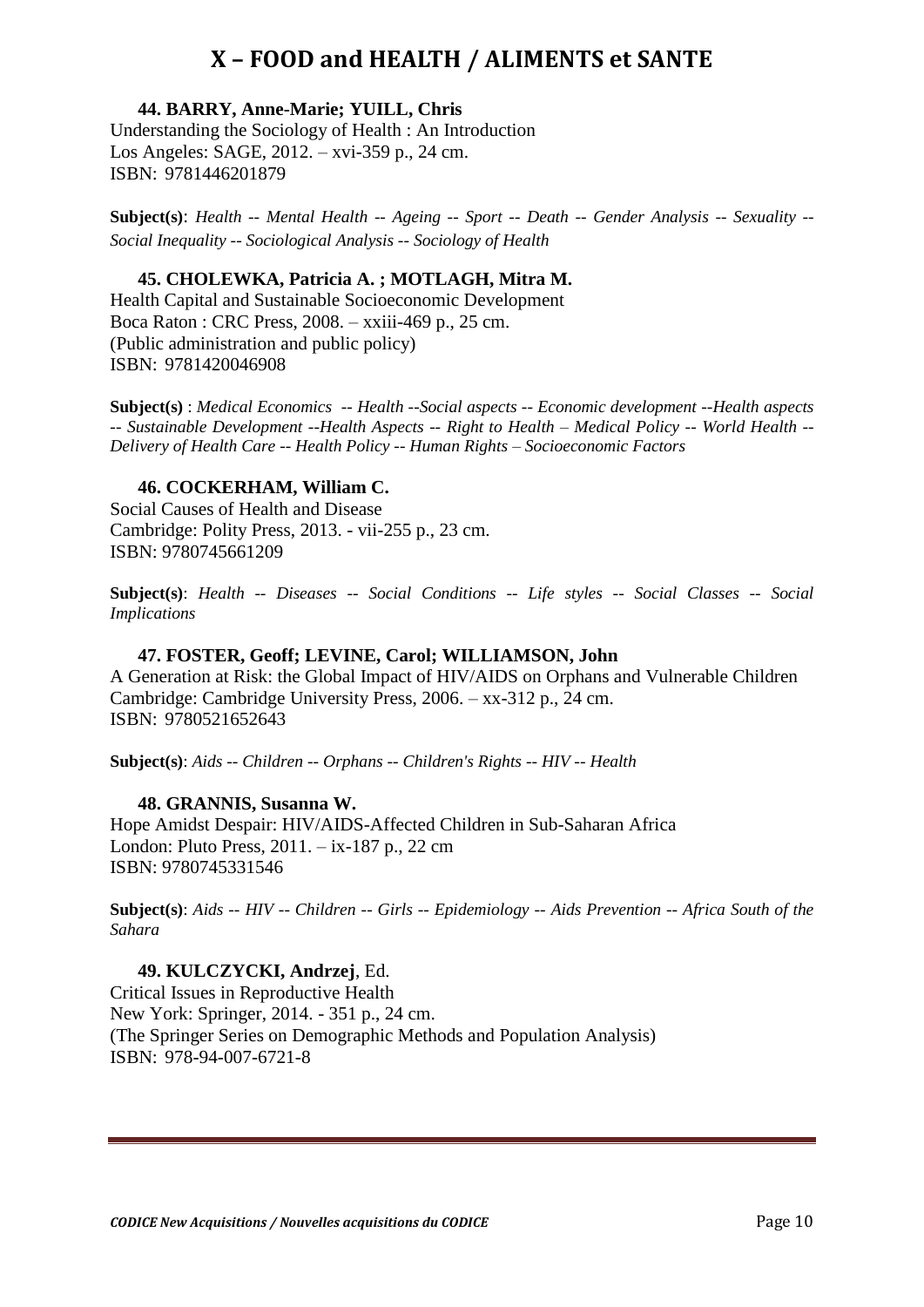**Subject(s)**: *Reproductive Health -- Reproductive Rights -- Contraception -- Abortion -- Family Planning -- Sexuality -- Violence against Women -- Pregnancy -- Public Health -- Infertility -- Emergency Contraception -- Africa -- Islamic Countries -- Egypt --Ghana --Kenya --Liberia*

## **50. MACLACHLAN, Malcolm**

Culture and Health: a Critical Perspective towards Global Health Chichester: John Wiley & Sons,  $2006. - xvi-312p.$ , 26 cm. ISBN: 978-0-470-84737-4

**Subject(s)**: *Health -- Mental Health -- Diseases -- Medical Care -- Health Services -- Culture - - Global Health -- Illness -- Physical Health -- Multiculturalism*

### **51. MCDONNELL, Orla**

Social Theory, Health, and Healthcare Houndmills: Palgrave Macmillan, 2009. - viii-237 p., 22 cm. ISBN: 9781403989536

**Subject(s)**: *Health -- Social Theory -- Economics -- Science and Technology – School of Thought -- Feminist Theory -- Social Medicine*

### **52. SENE, Madeleine**

L'implantation des missionnaires et leur implication dans la prise en charge de la santé maternelle et infantile dans les villages de Baback, Fandène, Keur-Moussa et Sanghé au Sénégal, de 2007 à 2011

Dakar: Université Cheikh Anta Diop de Dakar, 2014. – 470 p., 30 cm *Thèse, Doctorat de géographie humaine régionale, Ecole doctorale études sur l'homme et la société (ET.HO.S), Université Cheikh Anta Diop de Dakar*

**Subject(s)**: *Santé de la mère et de l'enfant -- Services de santé -- Soins médicaux -- Missions religieuses -- Implications économiques -- Implications sociales -- Missionnaires -- Sénégal -- Baback -- Fandène -- Keur-Moussa – Sanghé*

### **53. SICOT, François; MERCADIER, Catherine; DRULHE, Marcel**

Sociologie, anthropologie et soins: formations aux métiers du soin et de la santé Paris: Editions Seli Arslan, 2014. - 254 p. 22 cm ISBN: 978-2-84276-202-5

**Subject(s)** : *Soins médicaux -- Malades -- Personnel de santé -- Analyse sociologique -- Anthropologie sociale et culturelle -- Sociologie de la santé -- Milieu professionnel*

### **54. TOUMANION, Bakary**

La santé des femmes et des enfants au Mali: un enjeu de santé publique internationale Paris: L'Harmattan, 2016. - 237 p., 22 cm ISBN: 978-2-343-08357-5

**Subject(s)** : *Santé de la mère et de l'enfant -- Santé publique -- Développement économique et social - - Institutions spécialisées -- Maladies infectieuses -- Organisations internationales-- Mali*